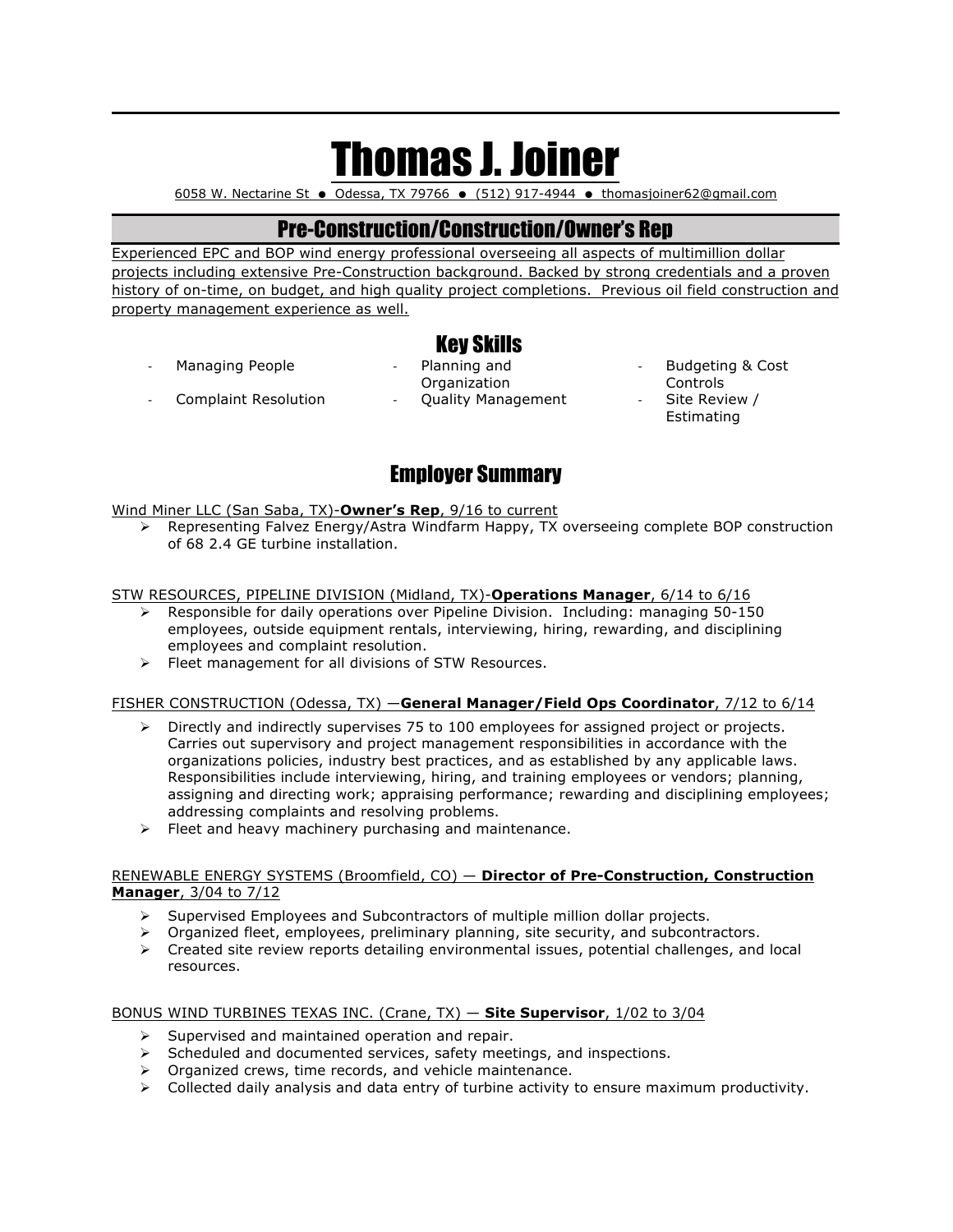#### BLATTNER ENERGY (Avon, MN) — **Erection Foreman**, 1/01 to 12/01

- $\triangleright$  Supervised multiple projects.
- $\triangleright$  Organized and managed crews and time records.
- $\triangleright$  Completed contracts with no penalties.

#### FISHER CONSTRUCTION (Odessa, TX) — **Superintendent**, 1/98 to 1/01

- $\triangleright$  Maintenance of gas plant
- $\triangleright$  Construction pipeline
- $\triangleright$  Preventative maintenance and repairs on heavy equipment

#### MEDALLION MANAGEMENT TEAM (Albany, NY) —**Loss Prevention Director/Chief Engineer, Property Maintenance Supervisor**,11/84 to 12/97

- $\triangleright$  Performed preventative maintenance
- Ø Oversaw \$800,000 annual budget
- $\triangleright$  Coordinated renovation of entire property
- $\triangleright$  Hiring, training, supervising staff of 25+
- $\triangleright$  Maintained multiple properties

## Project Highlights

#### **General Manager Oil Field Construction** (2012 – 2015)

Implemented up to date safety program per latest requirements

Reorganized fleet, crews, and equipment to maximize production and efficiency

#### **Pre-Construction & 3rd Party Development** (2008 – 2012)

Responsible for all South Central RES Development including site investigation, scheduling subcontractor, land owner liaison and all warranty work.

Excel in problem solving and complaint resolution on companywide construction.

#### **Turbine Erection, Turbine Maintenance & Construction** (2001 – 2008) ● **Budgets: \$26M to \$317M**

Managed crews to erect turbines

Completed data entry to maximize productivity

Communicated with both company and subcontractors to ensure on time, on-budget construction completion

#### **Completed Entire Property Renovation** (1993 – 1994) ● **Budgets: \$8M**

Led all phases of entire hotel renovation involving deliveries, sub-contractors, scheduling, and budgeting